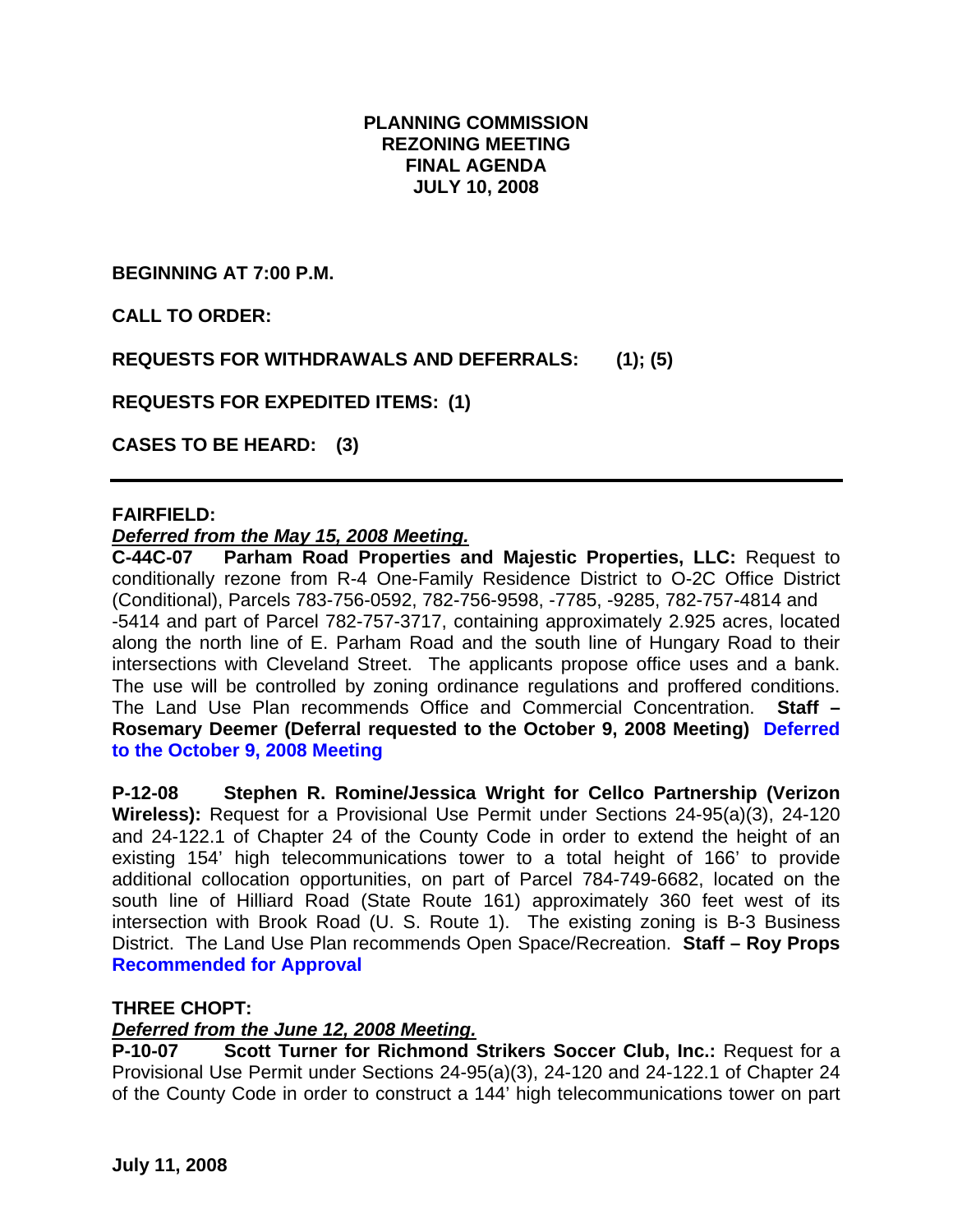of Parcel 740-768-1098, located on the east line of Pouncey Tract Road (State Route 271) approximately 900 feet south of Shady Grove Road. The existing zoning is A-1 Agricultural District. The Land Use Plan recommends Open Space/Recreation and Environmental Protection Area. **Staff – Livingston Lewis (Deferral requested to the August 14, 2008 Meeting) Deferred to the August 14, 2008 Meeting** 

# *Deferred from the May 15, 2008 Meeting.*

**C-61C-07 James Theobald for Centex Homes:** Request to conditionally rezone from A-1 Agricultural District to RTHC Residential Townhouse District (Conditional) and B-2C Business District (Conditional), Parcels 738-767-5405, 738-766-9367, 739-766- 3768 and 739-766-2504, containing approximately 32.99 acres (RTHC – 23.30 ac. and B-2C 9.69 ac.), located on the west line of Pouncey Tract Road (State Route 271) between Kain Road and Bacova Drive. The applicant proposes condominiums, retail and office uses. The maximum density allowed in the RTH District is nine (9) units per acre. The uses will be controlled by zoning ordinance regulations and proffered conditions. The Land Use Plan recommends Suburban Residential 1, 1.0 to 2.4 units net density per acre. The majority of the site is in the West Broad Street Overlay District. **Staff – Ben Sehl (Deferral requested to the October 9, 2008 Meeting) Deferred to the October 9, 2008 Meeting** 

**C-23C-08 Ralph L. Axselle, Jr. for HCA Health Services of VA, Inc.:** Request to amend proffered condition accepted with Rezoning Case C-59C-03, on part of Parcel 761-745-3004, located approximately 600 feet south of Forest Avenue and 350 feet west of Skipwith Road. The applicant proposes to amend Proffer 2 related to building height. The existing zoning is O-3C Office District (Conditional). The Land Use Plan recommends Government. **Staff – Ben Sehl (Expedited agenda requested) Recommended for Approval**

## **TUCKAHOE:**

None.

## **BROOKLAND:**

## *Deferred from the May 15, 2008 Meeting.*

**C-64C-06 Jennifer D. Mullen for Wistar Creek, LLC:** Request to conditionally rezone from R-3 One-Family Residence District to RTHC Residential Townhouse District (Conditional), Parcels 767-750-8298, 767-751-8651, 768-750-0490, 768-751- 0638, 768-751-2435, 768-751-4119, and 768-751-1362 containing 24.46 acres, located on the south line of Wistar Road approximately 142 feet west of Walkenhut Drive. The applicant proposes a residential townhouse development with a maximum of 100 dwelling units, an equivalent density of 4.08 units per acre. The RTH District allows a maximum gross density of 9 units per acre. The use will be controlled by zoning ordinance regulations and proffered conditions. The Land Use Plan recommends Suburban Residential 2, 2.4 to 3.4 units net density per acre, and Office. **Staff – Ben Sehl (Deferral requested to the August 14, 2008 Meeting) Deferred to the August 14, 2008 Meeting**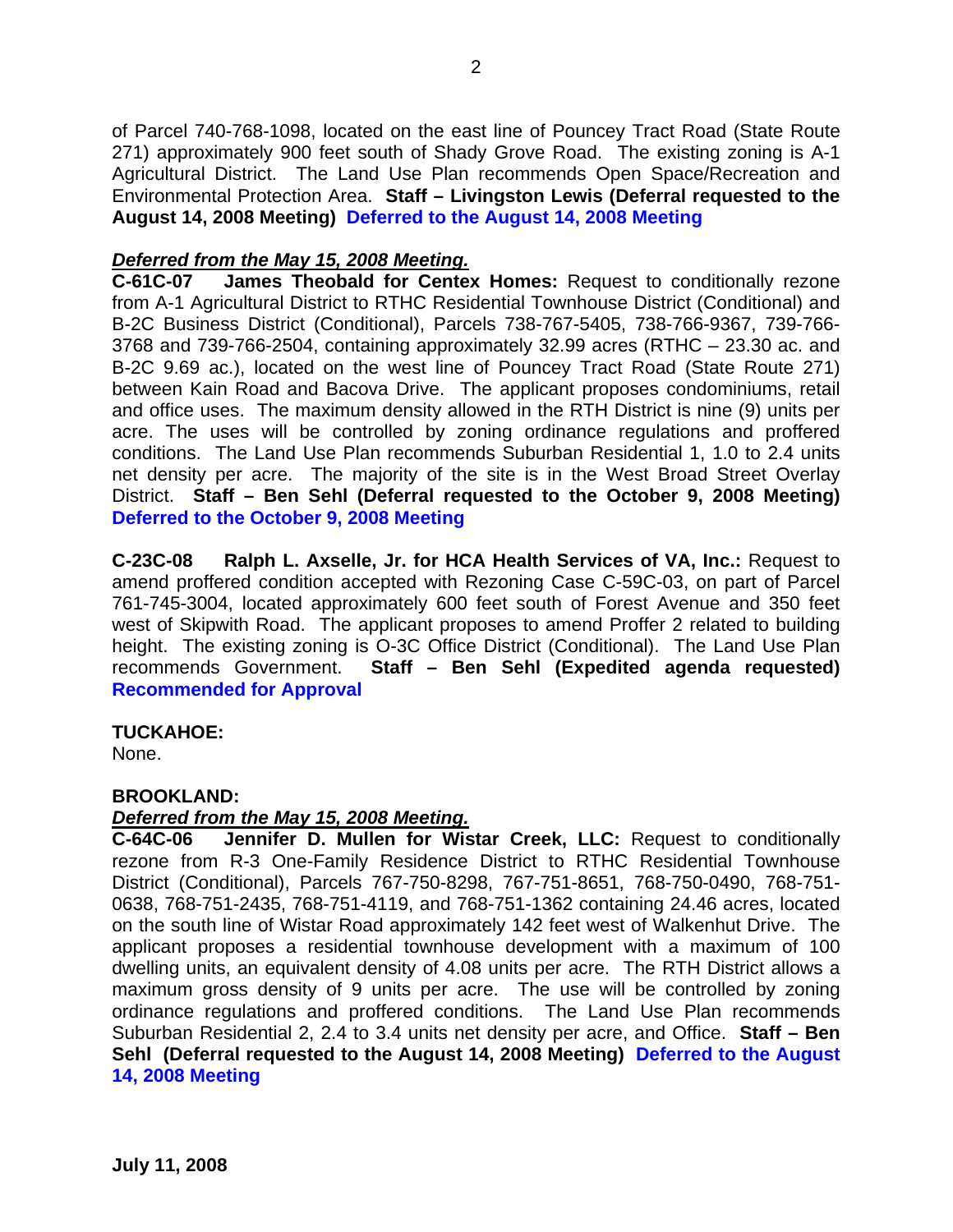**C-24C-08 William G. Homiller for Sam's Real Estate Business Trust:** Request to conditionally rezone from B-2 Business District to B-3C Business District (Conditional), part of Parcel 757-758-0701, containing approximately 0.14 acre, located on the north line of W. Broad Street (U. S. Route 250) approximately 775 feet east of Old Springfield Road. The applicant proposes a car wash. The use will be controlled by zoning ordinance regulations and proffered conditions. The Land Use Plan recommends Commercial Concentration. **Staff – Ben Sehl Recommended for Approval**

#### **VARINA:**

#### *Deferred from the June 12, 2008 Meeting.*

**C-53C-07 Andrew M. Condlin for The Terry Companies Six, LLC:** Request to conditionally rezone from A-1 Agricultural District to Residential RTHC Townhouse District (Conditional), Parcels 829-725-8000, 829-726-7956, 829-725-2031, 829-725- 9496, 829-726-6419, 830-724-1497, 829-725-6657, 829-725-2590 and 828-724-9181. The 46.8 acre site is located between the north line of N. Airport Drive, the east and south lines of N. Washington Street, and the southern terminus of Delbert Drive. The applicant proposes a maximum of one hundred fifty-four (154) semi-detached condominium units, a density of 3.29 units per acre. The RTH District allows a maximum gross density of 9 units per acre. The use will be controlled by zoning ordinance regulations and proffered conditions. The Land Use Plan recommends Suburban Residential 1, 1.0 to 2.4 units net density per acre. The site is in the Airport Safety Overlay District. **Staff – Livingston Lewis (Withdrawn by Applicant) Withdrawn** 

## *Deferred from the June 12, 2008 Meeting.*

**P-7-08 Gregory S. Tully for Diamond Communications, LLC:** Request for a Provisional Use Permit under Sections 24-95(a)(3), 24-120 and 24-122.1 of Chapter 24 of the County Code in order to construct a 150' high monopole telecommunications tower and related equipment, on part of Parcel 804-702-0772, located on the north line of Midview Road approximately 1,075 feet east of New Market Road (State Route 5). The existing zoning is R-3 One-Family Residence District. The Land Use Plan recommends Suburban Residential 1, 1.0 to 2.4 units net density per acre. **Staff – Ben Sehl (Deferral requested to the August 14, 2008 Meeting) Deferred to the August 14, 2008 Meeting**

#### *Deferred from the June 12, 2008 Meeting.*

**C-9C-08 Lisa Murphy for Secure Hands Holdings, LLC:** Request to conditionally rezone from R-4 One-Family Residence District to R-6C General Residence District (Conditional), Parcels 809-722-2386, -4093, -5489, -5792, 809-723-2108, -4307, -5011, -6216, and -5911 containing 6.0308 acres, located on the east line of East Richmond Road approximately 216 feet north of Nine Mile Road (State Route 33) and on the north line of Nine Mile Road approximately 290 feet east of East Richmond Road. The applicant proposes an assisted living facility. The use will be controlled by zoning ordinance regulations and proffered conditions. The Land Use Plan recommends Office.